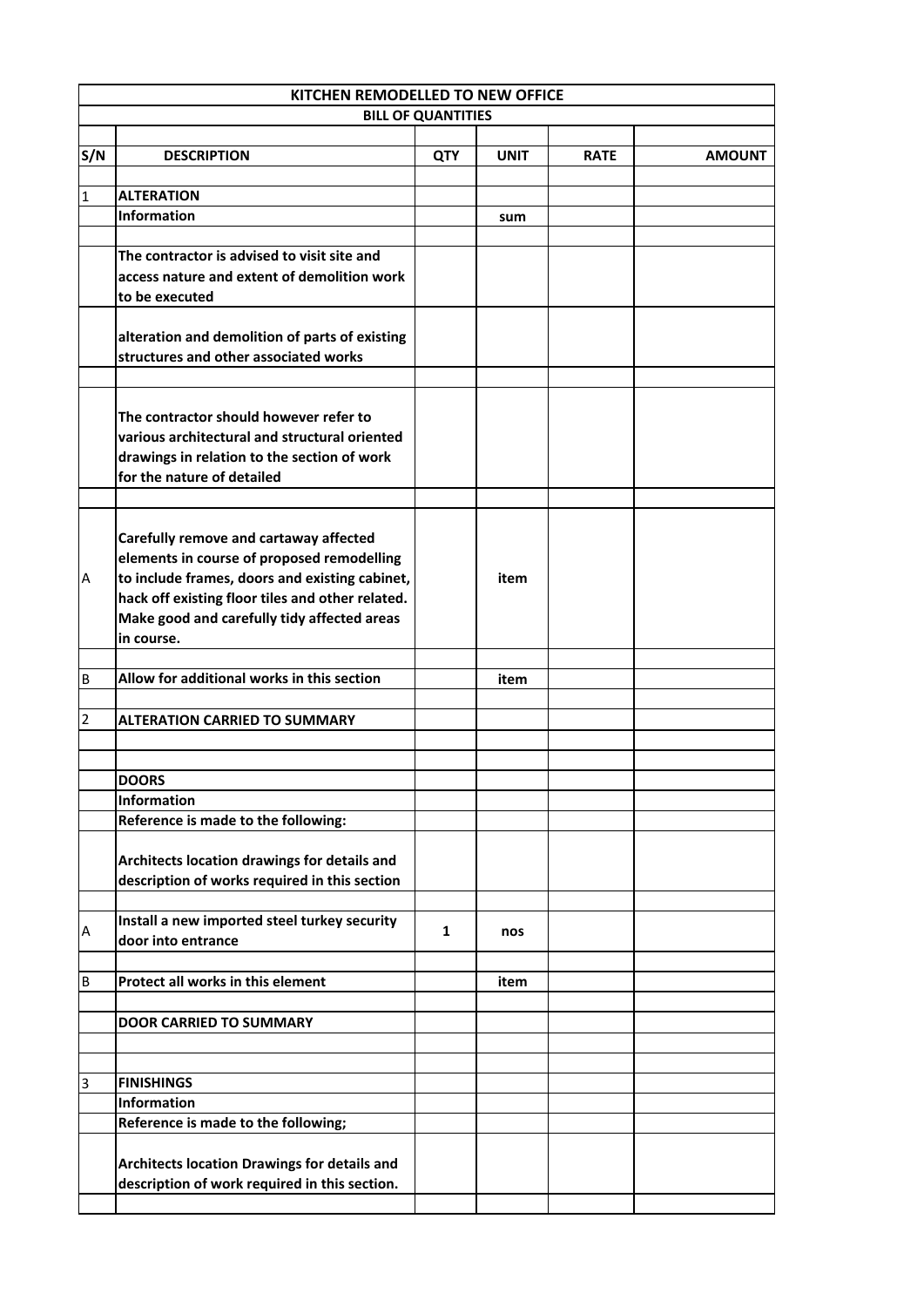|   | <b>TILING</b>                                                                                                                                                                                                                  |    |      |  |
|---|--------------------------------------------------------------------------------------------------------------------------------------------------------------------------------------------------------------------------------|----|------|--|
|   | <b>Floors</b>                                                                                                                                                                                                                  |    |      |  |
| Α | Approved 10mm thick fully vitrified floor tiles<br>high quality Nigerian tiles laid to approved<br>pattern fixed with tile adhesives but jointed<br>and pointed in matching grout, laid on<br>screeded and measured seperately | 18 | m2   |  |
| В | 42mm screeded bed 1;3                                                                                                                                                                                                          | 18 | m2   |  |
|   |                                                                                                                                                                                                                                |    |      |  |
|   |                                                                                                                                                                                                                                |    |      |  |
|   | Protect all works in this element                                                                                                                                                                                              |    | Item |  |
|   |                                                                                                                                                                                                                                |    |      |  |
|   | <b>TILING CARRIED TO SUMMARY</b>                                                                                                                                                                                               |    |      |  |
|   |                                                                                                                                                                                                                                |    |      |  |
|   | <b>CEILING</b>                                                                                                                                                                                                                 |    |      |  |
|   | Supply and install approved 600mm x 600mm<br>suspended mineral fibre boards fixed to<br>existing knoggings. Rebrace and introduce<br>new knoggings where applicable                                                            |    |      |  |
| C |                                                                                                                                                                                                                                | 16 | m2   |  |
|   |                                                                                                                                                                                                                                |    |      |  |
|   |                                                                                                                                                                                                                                |    |      |  |
| D | Allow provisional sum for finishings in this<br>column                                                                                                                                                                         |    | sum  |  |
|   |                                                                                                                                                                                                                                |    |      |  |
|   | <b>FINISHINGS CARRIED TO SUMMARY</b>                                                                                                                                                                                           |    |      |  |
|   |                                                                                                                                                                                                                                |    |      |  |
|   |                                                                                                                                                                                                                                |    |      |  |
| 4 | <b>ENGINEERING SERVICES</b>                                                                                                                                                                                                    |    |      |  |
|   | Information                                                                                                                                                                                                                    |    |      |  |
|   | Reference is made to the following;                                                                                                                                                                                            |    |      |  |
|   | <b>Architects location Drawings for details and</b><br>description of work required in this section.                                                                                                                           |    |      |  |
|   |                                                                                                                                                                                                                                |    |      |  |
|   | <b>Mechanical Engineering Installations</b>                                                                                                                                                                                    |    |      |  |
|   | Plumbing                                                                                                                                                                                                                       |    |      |  |
| А | Terminate existing kitchen plumbing works<br>and make good                                                                                                                                                                     |    |      |  |
|   |                                                                                                                                                                                                                                |    |      |  |
|   | <b>Electrical Engineering Installations</b>                                                                                                                                                                                    |    |      |  |
|   | Introducton of new light fittings 6nos ceiling<br>lights, Conduit wiring and piping works for<br>4nos sockets, retidy wires, and maintain<br>existing wiring works and introduce some<br>electrical works where applicable     |    |      |  |
|   | Protect all works in this element                                                                                                                                                                                              |    |      |  |
| В |                                                                                                                                                                                                                                |    | item |  |
|   | <b>ENGINEERING SERVICES CARRIED TO</b><br><b>SUMMARY</b>                                                                                                                                                                       |    |      |  |
|   |                                                                                                                                                                                                                                |    |      |  |
|   |                                                                                                                                                                                                                                |    |      |  |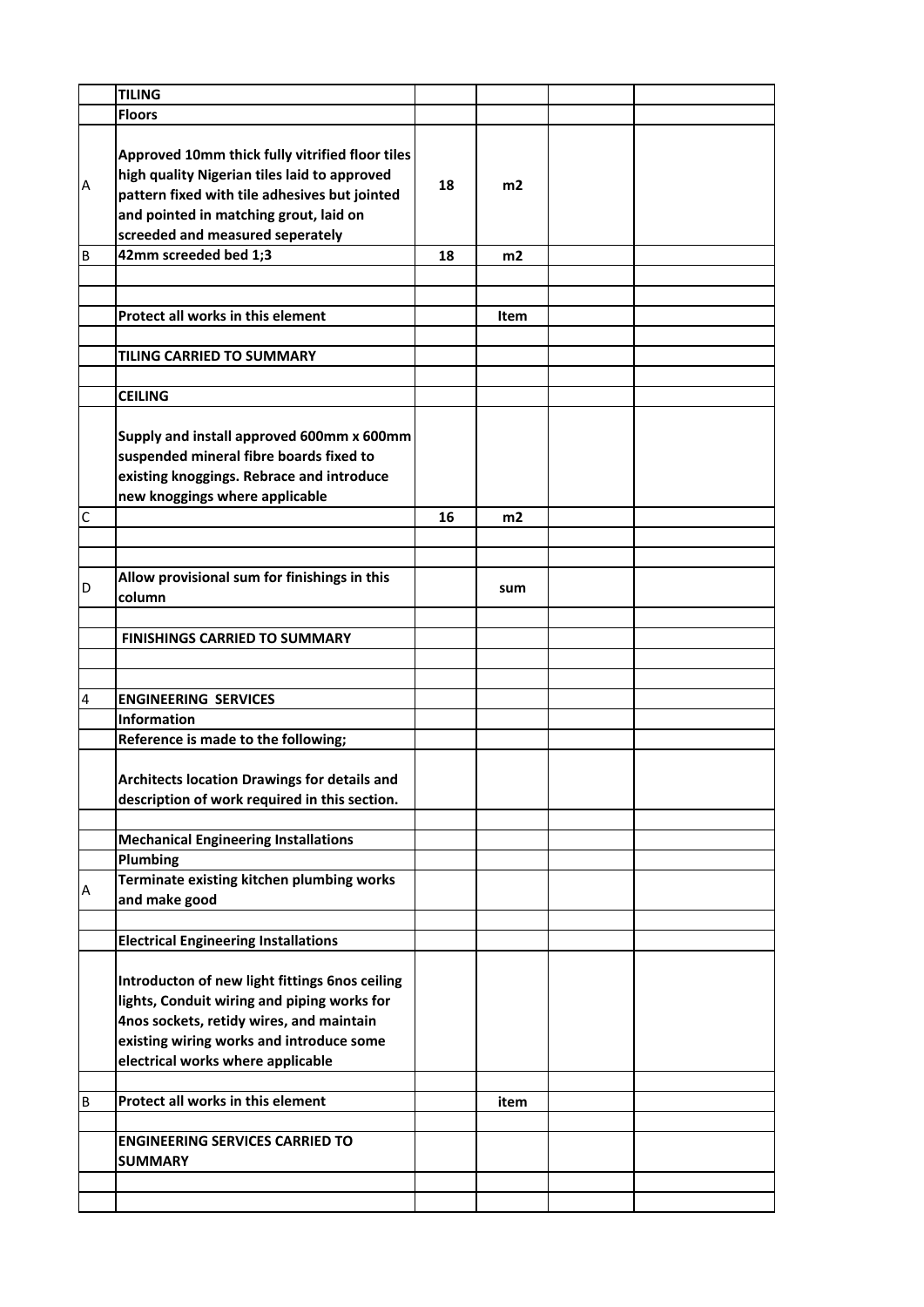| 5 | <b>MAINTENANCE WORKS ON WINDOWS</b>           |      |      |  |
|---|-----------------------------------------------|------|------|--|
|   | Information                                   |      |      |  |
|   | Reference is made to the following;           |      |      |  |
|   |                                               |      |      |  |
|   | Architects location Drawings for details and  |      |      |  |
|   | description of work required in this section. |      |      |  |
|   |                                               |      |      |  |
|   |                                               |      |      |  |
| А | Service all windows to effective opening and  | 3    | nos  |  |
|   | closing. Clean all windows and change net     |      |      |  |
|   |                                               |      |      |  |
| В | Protect all works in this element             |      | item |  |
|   |                                               |      |      |  |
|   | <b>MAINTENANCE WORKS ON WINDOWS</b>           |      |      |  |
|   | <b>CARRIED TO SUMMARY</b>                     |      |      |  |
|   |                                               |      |      |  |
|   |                                               |      |      |  |
|   | <b>MASONRY WORKS ON EXISTING INTERNAL</b>     |      |      |  |
| 6 | <b>DOOR AND CABINET AREA</b>                  |      |      |  |
|   | <b>Information</b>                            |      |      |  |
|   | Reference is made to the following;           |      |      |  |
|   |                                               |      |      |  |
|   | Architects location Drawings for details and  |      |      |  |
|   | description of work required in this section. |      |      |  |
|   |                                               |      |      |  |
|   |                                               |      |      |  |
|   | Set 225mm sandcrete blockwall to screen off   |      |      |  |
|   |                                               |      |      |  |
|   | door opening after removal of existing        |      |      |  |
| А | internal door and render smoothly. Also       |      | lump |  |
|   | render and Make good affected area where      |      |      |  |
|   | applicable after plumbing disconnection at    |      |      |  |
|   | kitchen cabinet area.                         |      |      |  |
|   |                                               |      |      |  |
| B | Protect all works in this column              |      | item |  |
|   |                                               |      |      |  |
|   | <b>MASONRY WORKS ON EXISTING INTERNAL</b>     |      |      |  |
|   | DOOR AND CABINET AREA CARRIED TO              |      |      |  |
|   | <b>SUMMARY</b>                                |      |      |  |
|   |                                               |      |      |  |
|   |                                               |      |      |  |
| 7 | <b>PAINTING WORKS</b>                         |      |      |  |
|   | Information                                   |      |      |  |
|   | Reference is made to the following;           |      |      |  |
|   |                                               |      |      |  |
|   | Architects location Drawings for details and  |      |      |  |
|   | description of work required in this section. |      |      |  |
|   | <b>Painting</b>                               |      |      |  |
|   | <b>Internally</b>                             |      |      |  |
|   | Screed wall smoothly. Apply one undercoat,    |      |      |  |
|   | two finishing coats of quality satin/matt     |      |      |  |
| Α |                                               | 41.4 | m2   |  |
|   | dulux finishing paint equal and approved      |      |      |  |
|   | colour on walls in {toilet}                   |      |      |  |
|   |                                               |      |      |  |
| В | Allow provisional sum for painting works in   |      | sum  |  |
|   | this column                                   |      |      |  |
|   |                                               |      |      |  |